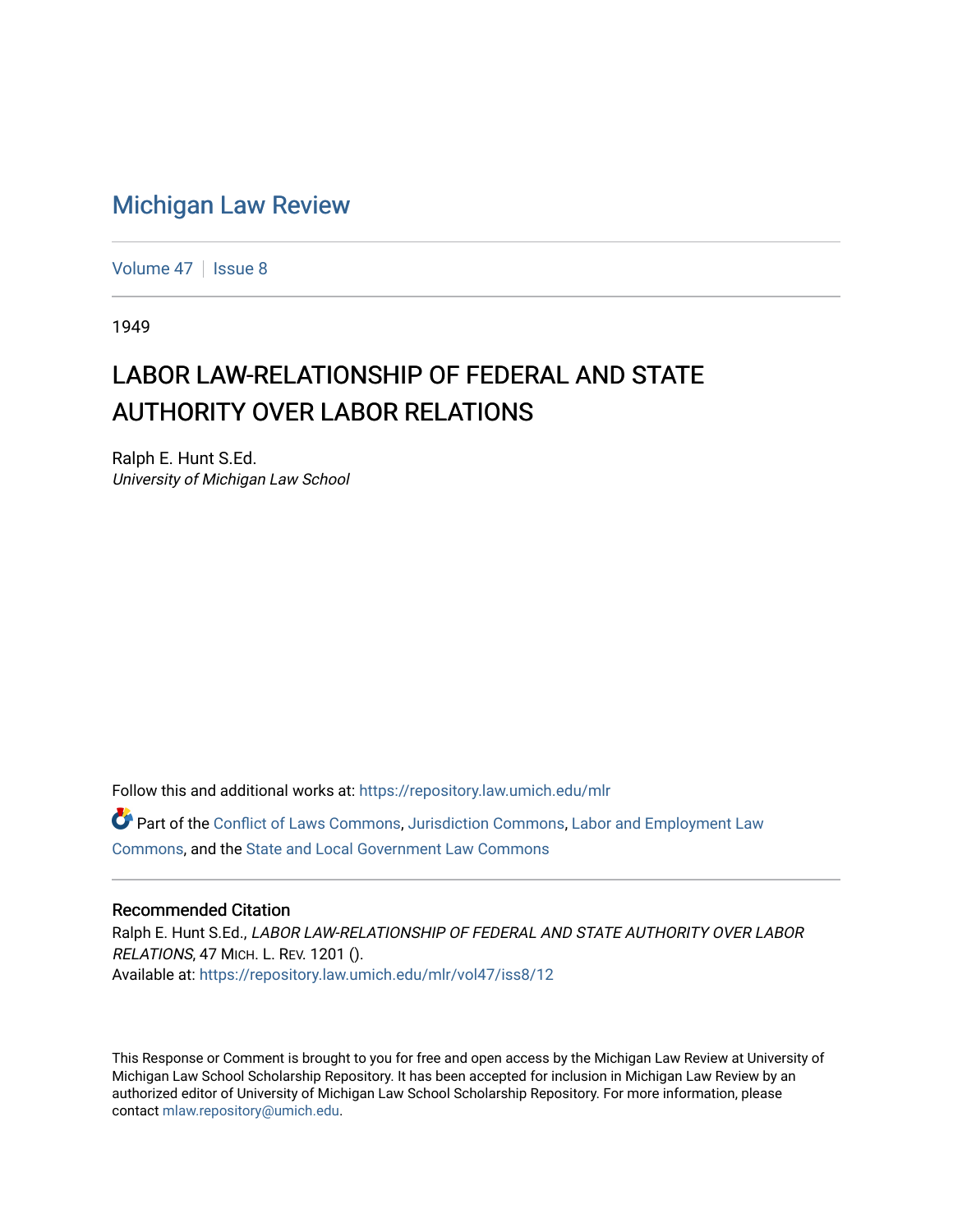LABOR LAW-RELATIONSHIP OF FEDERAL AND STATE AUTHORITY OVER LABOR RELATIONS-In three recent cases, the United States Supreme Court has been required to determine the impact of federal labor relations legislation on certain state enactments in this area. The importance of these decisions, concerning a problem which has caused difficulty since enactment of the National Labor Relations Act in 1935, is increased by their consideration of the significance of the amendments contained in the Labor-Management Relations Act of 1947.

(1.) The appellant La Crosse Co., which handled interstate telephone calls, had made a collective bargaining agreement with appellant A. F. of L. union, to continue from year to year. During renegotiation of part of this agreement, a rival union asked the National Labor Relations Board to certify the bargaining representative of the employees covered by the agreement. Before the N.L.R.B. acted, the rival union withdrew the petition and sought the same relief from the Wisconsin Employment Relations Board, which held an election and certified the rival union as the representative. The Wisconsin Supreme Court held that the W.E.R.B. had jurisdiction to issue the certification. On appeal to the United States Supreme Court, *held,* reversed. This employer is concededly engaged in interstate commerce, and the N.L.R.B. has consistently exercised jurisdiction over the industry. Since the Wisconsin Act and the National Labor Relations Act provide different standards for determining the bargaining unit and define "employee" differently, certification by the state board would disrupt practice under the federal act. The federal act must therefore be allowed supremacy,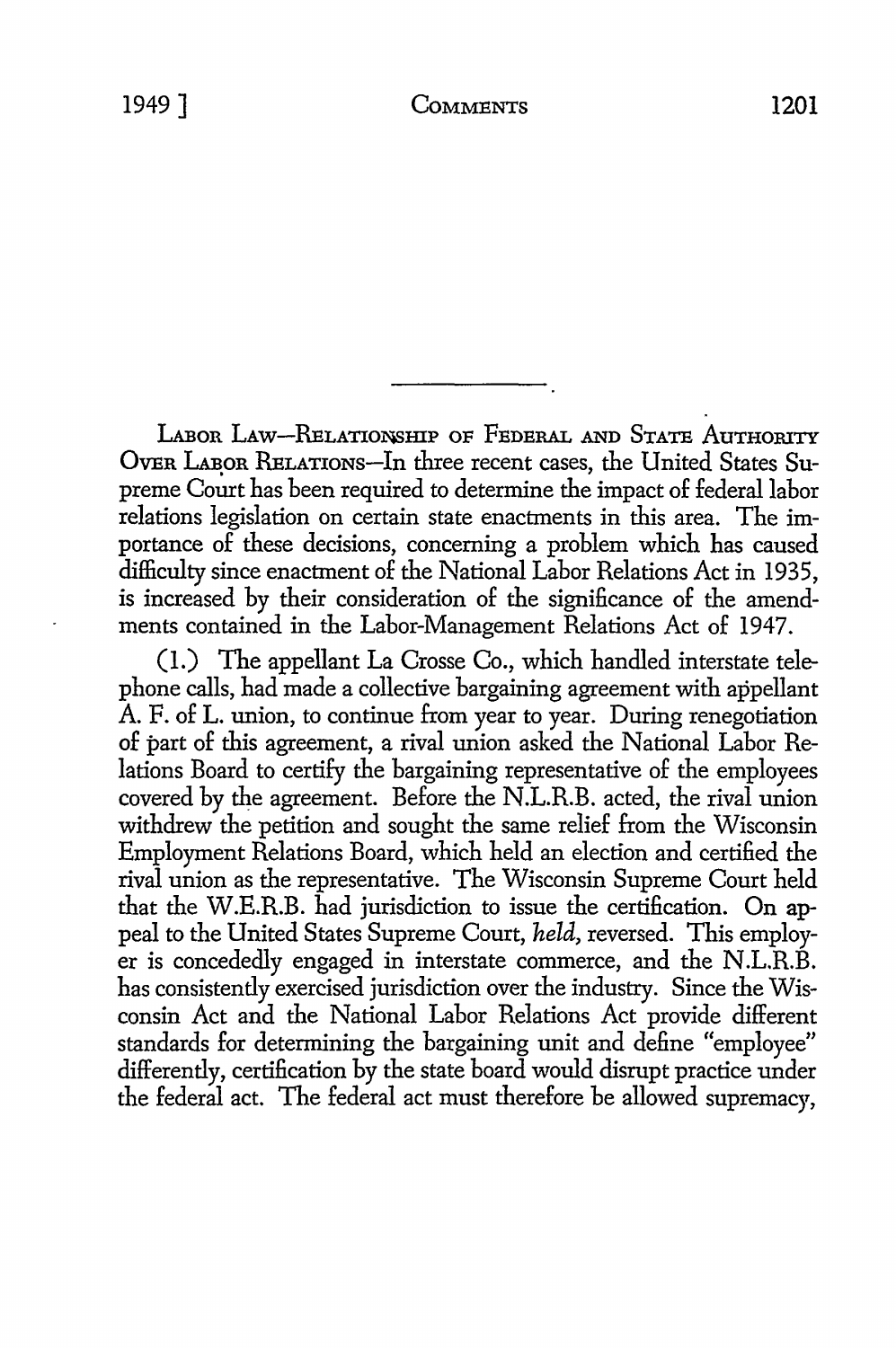though not yet applied formally to this employer. *La Crosse Telephone Corp. v. W.E.R.B., International Brotherhood of Electrical Workers, Local B-953, A.* F. *of* L. *v. W.E.R.B.,* 336 U.S. 18, 69 S.Ct. 379 (1949).

(2.) Plaintiff union had been certified as collective bargaining agent by the N.L.R.B. and had negotiated agreements, expiring in 1944, with the employer. Bargaining for a new contract had reached a deadlock, and after some time the union instituted a policy calling repeated special union meetings during working hours, without notice to the employer of the meetings, their purpose, or whether or when the employees would return to work. Union leaders publicly described this new technique as "a better weapon than a strike," since production was more effectively disrupted, but there was no hardship on the employees. At the employer's request the W.E.R.B. investigated and ordered the union to cease and desist from the practices described or any other concerted effort to interfere with production except by leaving the premises in an orderly manner for the purpose of going on strike.<sup>1</sup> The Wisconsin Supreme Court construed the order as prohibiting only the course of conduct described, and approved it. On certiorari, *held,*  affirmed. Section 7 of the original and amended N.L.R.A.2 does not make all work stoppages federally protected concerted activities; activities otherwise illegal are not made legal by concert. The N.L.R.B. cannot forbid a strike because of its illegal method, and such activities are either controlled by the states or they are entirely ungoverned. Four justices dissented. *International Union, U.A.W.A., A.F. of* L., *Local*  232 *v. W.E.R.B.,* 336 U.S. 245, 69 S.Ct. 516 (1949), rehearing denied, (U.S. 1949) 69 S.Ct. 935.

(3.) Under pressure from the War Labor Board in 1943, the Algoma Co. had agreed to a maintenance of membership clause in its contract with the union certified as bargaining representative by the N.L.R.B. The contract was renewed from year to year, and the clause was still in effect in 1947, when an employee was discharged after

2 Section 7 gives employees the right to self-organization, collective bargaining, "and to engage in concerted activities, for the purpose of collective bargaining or other mutual aid or protection." 49 Stat. L. 452 (1935), 29 U.S.C. (1946) §157. The Labor-Management Relations Act added the right to refrain from such activities, except as limited by a proper "union shop" agreement. 61 Stat. L. 140 (1947), 29 U.S.C. (Supp. 1948) §157.

<sup>1</sup> The Wisconsin act makes it an unfair labor practice for an employee to cooperate in picketing, boycotting "or any other overt concomitant of a strike" without a majority vote of the employees concerned, or "to engage in any concerted effort to interfere with production except by leaving the premises in an orderly manner for the purpose of going on strike." Wis. Stat. (1945) c. 111, §lll.06(2)(e),(h).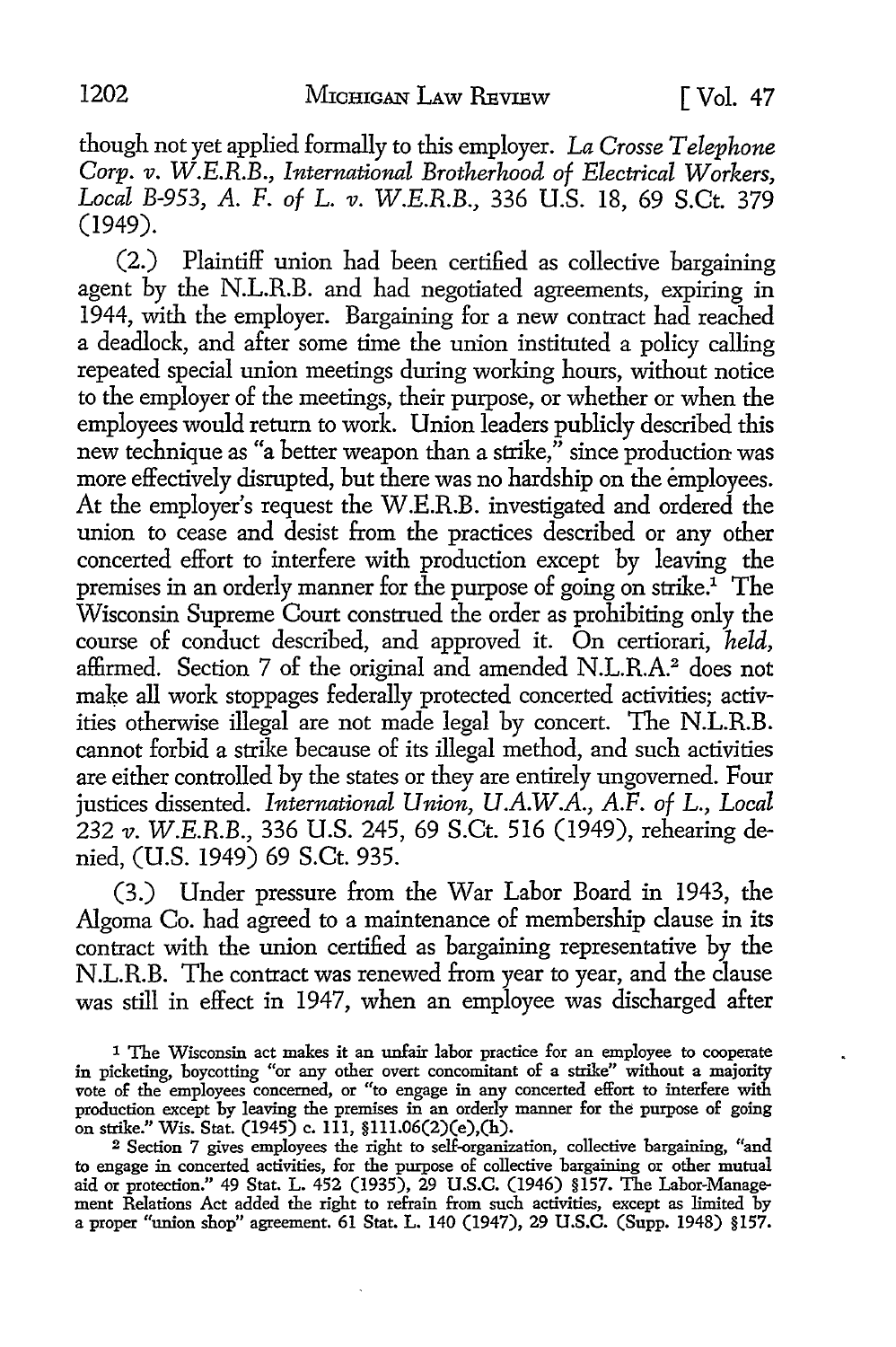being expelled from the union for his refusal to pay union dues. The employee complained to the W.E.R.B. that this was an unfair labor practice under the Wisconsin statute which permitted all-union security agreements only when approved by a two-thirds vote in a referendum of employees in the unit affected.<sup>3</sup> No such referendum having been conducted, the W.E.R.B. ordered the employer to cease and desist from giving effect to the maintenance of membership clause and to reinstate the employee with back pay. The Wisconsin Supreme Court upheld the order. On certiorari, *held,* affirmed. Under the original N.L.R.A., section  $8(3)^4$  did nothing to legalize the closed shop in states where it is illegal, and since section  $10(a)^5$  gave the N.L.R.B. jurisdiction only over practices proscribed by section 8, there was no conflict between the Wisconsin law and the N.L.R.A. The Labor-Management Relations Act does not change the effect of section IO(a) in this respect,<sup>6</sup> since cession of jurisdiction by the N.L.R.B. is to take place only where state and federal laws overlap, and state jurisdiction is otherwise unimpaired. In addition, the effect of section  $14(b)$ <sup>7</sup> of the amended N .L.R.A. is to permit the states to regulate union security provisions as well as to prohibit them. Two justices dissented. *Algoma Plywood* &- *Veneer Co. v. W.E.R.B.,* 336 U.S. 301, 69 S.Ct. 584 (1949).

Although section  $10(a)$  of the N.L.R.A. gave the N.L.R.B. power to prevent the unfair practices listed in section 8 of that act, no general policy was declared as to the effect of the act on state regulation. The Wisconsin court, faced with the comprehensive state regulation contained in the Wisconsin Employment Peace Act,<sup>8</sup> early adopted a theory of "concurrent jurisdiction," allowing the state board to act until the N.L.R.B. actually assumed jurisdiction.<sup>9</sup> Under this and sim-

<sup>3</sup>The Wisconsin act prohibits discrimination by an employer unless pursuant to an all-union agreement with the bargaining representative which has been approved by twothirds of the employees voting within the bargaining unit. Wis. Stat. (1945) c. 111, §1ll.06(1)(c) 1.

<sup>4</sup>Section 8(3) made it an unfair labor practice for an employer to discriminate, but provided that nothing in the act or any other statute of the United States should prevent the making of union security agreements with the bargaining representative. 49 Stat. L. 452 (1935), 29 u.s.c. (1946) §158(3).

<sup>5</sup>49 Stat. L. 453 (1935), 29 U.S.C. (1946) §l60(a).

<sup>6</sup>See note 16, infra.

7 Section 14(b) provides that the act shall not be construed to authorize "the execution or application" of union security agreements in any state where such is prohibited by state law. 61 Stat. L. 151 (1947), 29 U.S.C. (Supp. 1948) §164(b).

s Wis. Stat. (1945) c. 111.

9 For the history of the Wisconsin decisions, see Lampert, "The Wisconsin Employment Peace Act," 1946 Wis. L. REv. 193.

 $\hat{\mathbf{x}}$ 

 $\lambda$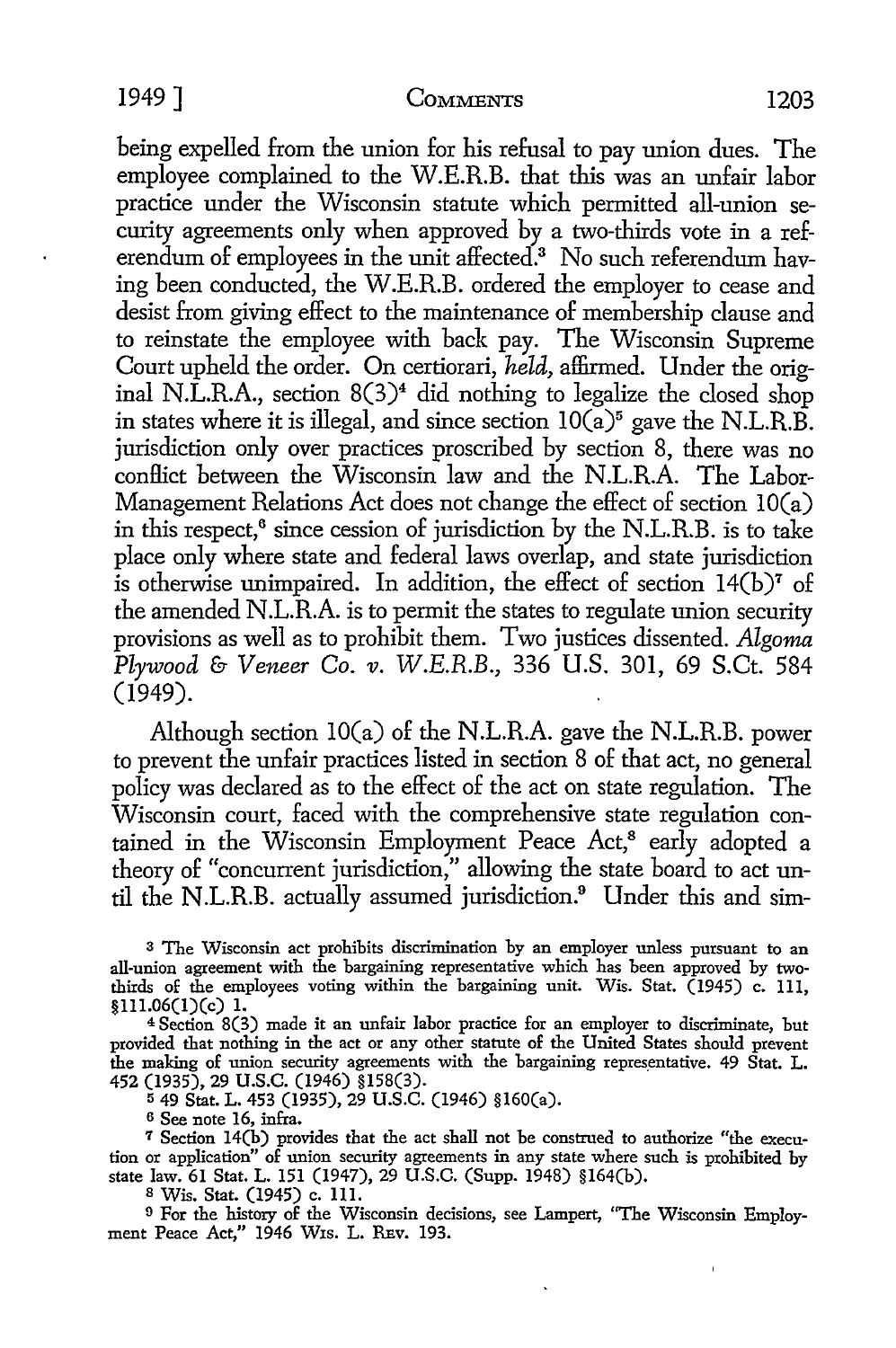ilar theories, agreements were negotiated between the federal and a few state boards, assigning certain categories of industries to the state boards.<sup>10</sup> The broad limits of state authority were defined in two important Supreme Court decisions. In the *Allen-Bradley* case,<sup>11</sup> the authority of the W.E.R.B. to prohibit mass picketing, threats and violence was upheld on the ground that the N.L.R.A. did not regulate "this type" of union activity, although no opinion was expressed as to "other types" of activity. On the other hand, in *Hill v. Florida*<sup>12</sup> a state statute requiring the filing of reports, the payment of a small annual fee, and the licensing of union agents was held to be an improper qualification of the union's bargaining rights under the N.L.R.A., and therefore invalid. Thus it seemed that state regulation would be allowed to supplement the federal act, so long as state action did not frustrate the declared policy of the latter. On its facts, the decision of the Supreme Court in the *Bethlehem* case<sup>13</sup> could be so interpreted. In that case, the New York Labor Relations Board had required the company to grant bargaining rights to supervisory employees, although at the time the N.L.R.B. would have denied such rights. In holding that the state board had no power to act in such a case, however, the Court used language indicating that whenever Congress had granted an opportunity for the N.L.R.B. to act, the state board would have no power. In a separate opinion, Justice Frankfurter noted that the practical effect of such a holding would be to put an end to the agreements between the N.L.R.B. and the state boards.<sup>14</sup>

Although the *Bethlehem* case was decided without reference to section  $10(a)$ , since the question there raised involved a representation proceeding rather than an unfair labor practice, the problem of the relationship of the N.L.R.B. and state boards is essentially the same. In the La *Crosse* decision, which also involves a representation question, the Court refers to the *Bethlehem* case as controlling,<sup>15</sup> on the ground that in the *La Crosse* case the N.L.R.B. had consistently exercised jurisdictiop. over the industry, and since the state and federal acts were not consistent in the matters of determining the bargaining unit or the definition of "employee," the state act must give way al-

1a Bethlehem Steel Co. v. New York State Lab. Rel. Bd., 330 U.S. 767, 67 S.Ct. 1026 (1947), 15 UNIV. CHI. L. REV. 362 (1948).

14 Note 10, supra.

15 336 U.S. 18 at 26, 69 S.Ct.\_379 (1949).

<sup>10</sup> See Justice Frankfurter's separate opinion in Bethlehem Steel Co. v. New York State Lab. Rel. Bd., 330 U.S. 767 at 777, 67 S.Ct. 1026 (1947).<br>11 Allen-Bradley Local No. 1111 v. W.E.R.B., 315 U.S. 740, 62 S.Ct. 820 (1942).

<sup>11</sup> Allen-Bradley Local No. 1111 v. W.E.R.B., 315 U.S. 740, 62 S.Ct. 820 (1942).<br>12 325 U.S. 538, 65 S.Ct. 1373 (1945).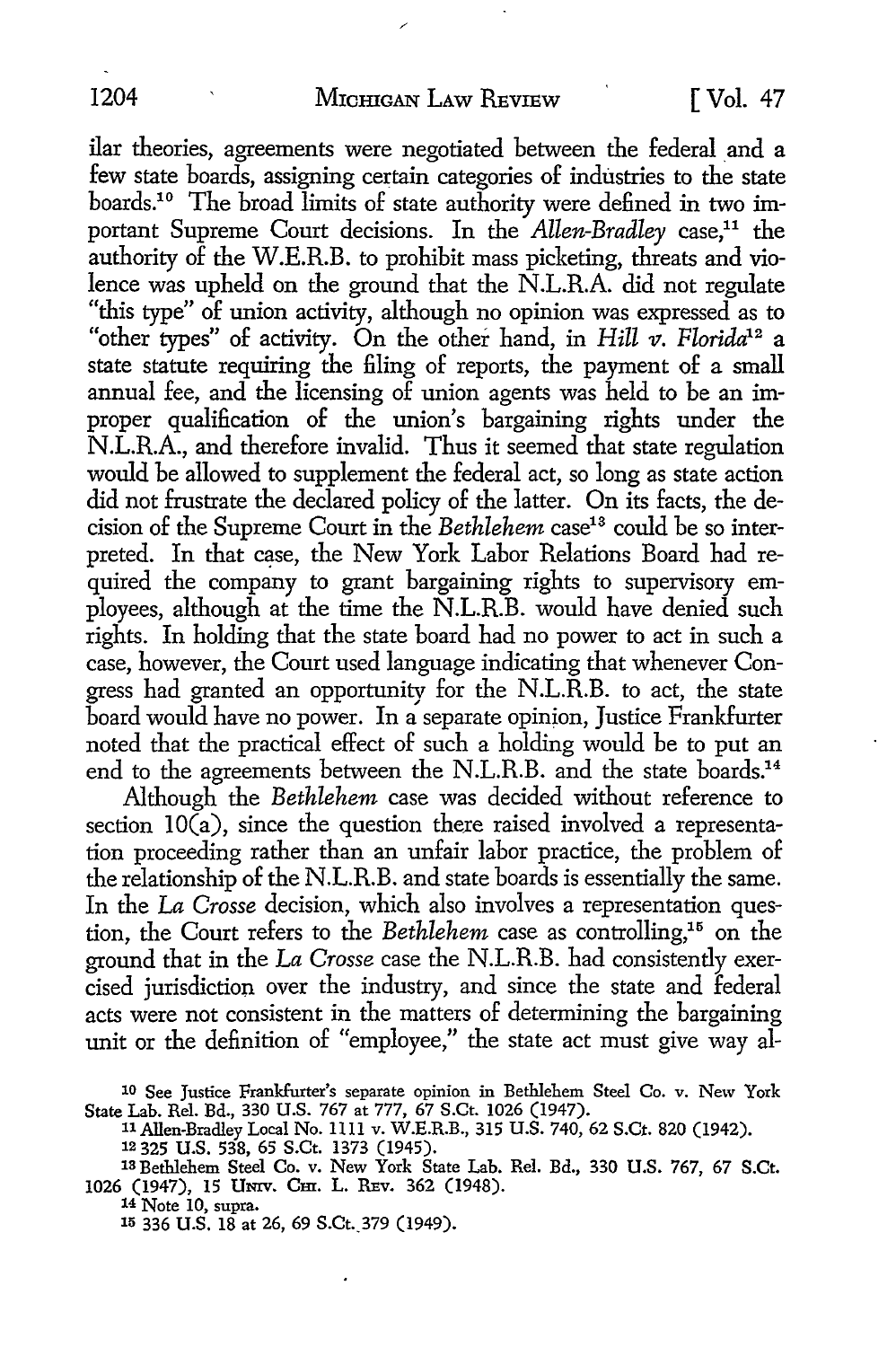though the.N.L.R.B. had not acted in the particular case. This broad interpretation of the *Bethlehem* case is apparently supported by the language of the Court in the *Algoma* case. The Court there states that the purpose of the proviso added to section IO(a) of the L.M.R.A., allowing cession of jurisdiction to state agencies (except in the case of certain major industries) as long as the state act is not inconsistent with the amended N.L.R.A.,<sup>16</sup> was to meet the situation made possible by the *Bethlehem* case, "where no State agency would be free to take jurisdiction of cases over which the National Board had declined jurisdiction."<sup>17</sup> Thus it seems Justice Frankfurter was correct in assuming that the *Bethlehem* case meant state power would be denied even if the refusal of the N.L.R.B. to act were due to budgetary rather than policy considerations.18

Under the amended N.L.R.A.19 it would seem that the states are left free to act in three distinct situations. In the first place, although the act declares no general policy as to its effect on state regulation, certain provisions more or less clearly contemplate state action.<sup>20</sup> For example, section  $14(b)^{21}$  provides that the act shall not be construed as authorizing the "execution or application" of union security agree-

16 "The Board is empowered, as hereinafter provided, to prevent any person from engaging in any unfair labor practice (listed in section 8) affecting commerce. This power [shall be exclusive, and] shall not be affected by any other means of adjustment or prevention that has been or may be established by agreement, [code,] law, or otherwise; *Provided, That the Board is empowered by agreement with any agency of any State or Territory to cede to such agency jurisdiction over any cases in any indi1Stry (other than mining, manufacturing, communications, and transportation except where predominantly local in character) even though such cases may involve labor disputes affecting commerce, unless the provision of the State or Territorial statute applicable to the determination of such cases by such agency is inconsistent with the corresponding provision of this Act or has received a construction inconsistent therewith."* The material in brackets was deleted and the material in italics was added by the L.M.R.A. 49 Stat. L. 453(1935), 29 U.S.C. (1946) §l60(a); 61 Stat. L. 146(1947), 29 U.S.C. (Supp. 1948) §160(a).

17 336 U.S. 301 at 313, 69 S.Ct. 584(1949).

18 Note 10, supra. But note that the Court in the Algoma case, 336 U.S. 301 at 315, 69 S.Ct. 584(1949), cited the Bethlehem and LaCrosse cases to support the statement that a state, after certification by the N.L.R.B., may not impose a policy inconsistent with the N.L.R.B's interpretation of national policy. See also the language of the Court in the U.A.W. case, 336 U.S. 245 at 254, 69 S. Ct. 516(1949).

19 All three of the cases set forth at the beginning of this comment actually arose before enactment of the L.M.R.A., but in each case the Court considered the effect of the L.M.R.A. on the problem involved.

20 In addition to sections IO(a) and 14(b), references to state action are found in sections 8(d), 14(a), 203(b) and 303. 61 Stat. L. 136 et seq. (1947), 29 U.S.C. (Supp.1948) §141 et seq. See Smith, ''The Taft-Hartley Act and State Jurisdiction Over Labor Relations," 46 MICH. L. REv. 593 at 598 (1948).

21 Note 7, supra.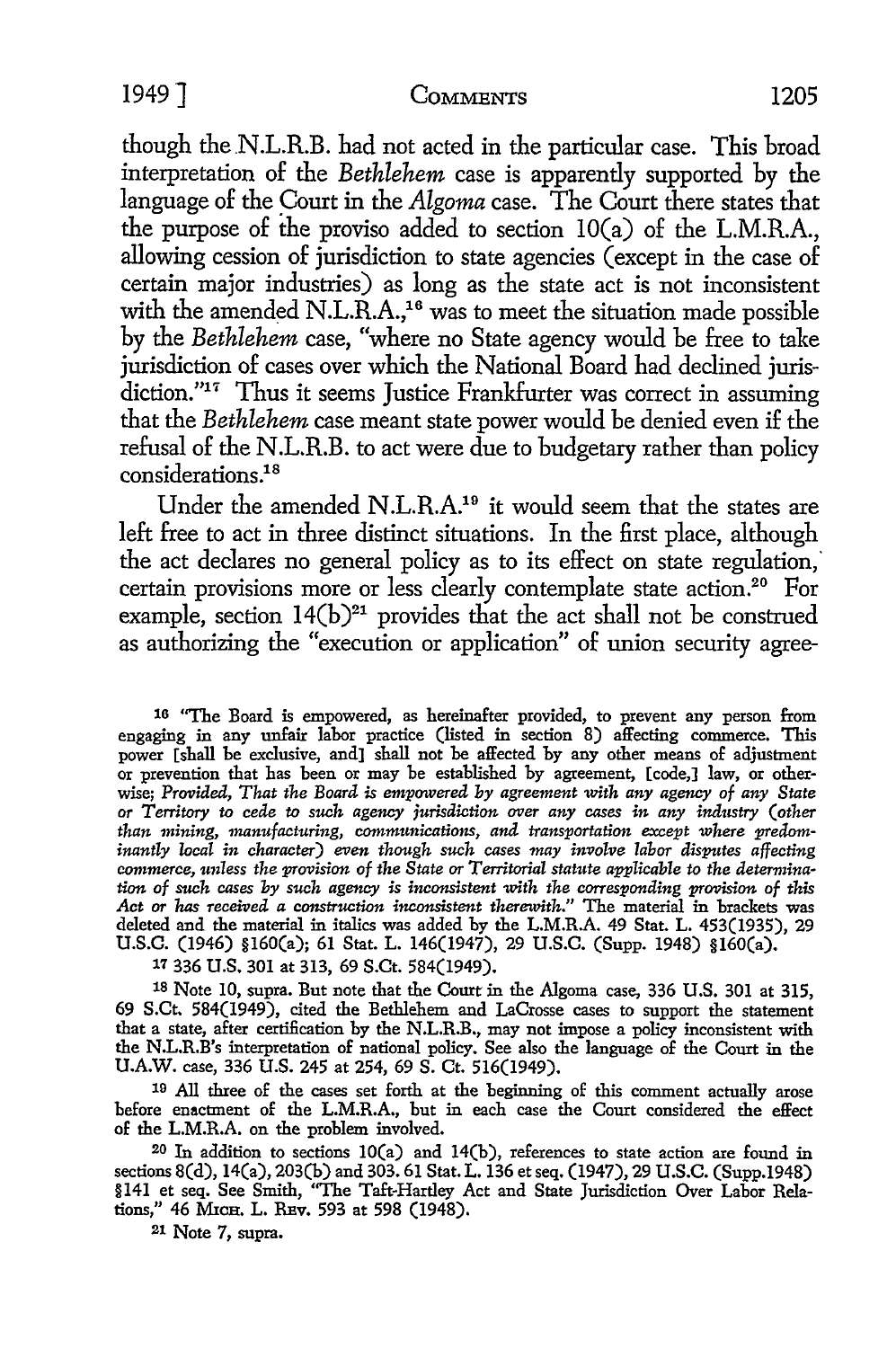ments in any state which prohibits such "execution or application."<sup>22</sup> Even in this case, though, there have been decisions which interpreted the provision to mean that the state was empowered only to *prohibit,*  and not to enact regulations more stringent than those of the federal act.23 This problem was settled by the decision in the *Algoma* case in favor of the state's power to impose more stringent regulations upon such agreements.

In the second place, the state may clearly act by virtue of cooperative agreements with the N.L.R.B. as permitted by the proviso to section IO(a) of the L.M.R.A. Such jurisdiction is limited, of course, and would not be permitted in the case of certain major industries, or if the state act is inconsistent with the federal act.<sup>24</sup>

. Finally, the state retains power to act as long as its action does not overlap the provisions of the federal act. Iri the *Algoma* case, the Court indicates that cession under the proviso to section  $10(a)$  is contemplated only where the state and federal acts have parallel provisions, · and where there is no overlapping, no cession is necessary because the state's jurisdiction is unimpaired.<sup>26</sup> The problem of determining when the federal and state regulations overlap remains a difficult one. In the *La Crosse* case, the problem is one of certification, which was clearly covered in both acts; since they conflicted, supremacy is allowed to the federal act. In the  $U.A.W.$  case, the problem of state power to regulate union collective action is presented. In holding that the intermittent work stoppages there involved were not within the scope of the federal act and therefore remained subject to state regulation, the Court rejects the argument that these were "concerted activities" protected by section 7.26 In denying the existence of any fixed N.L.R.B. interpretation that all work stoppages are protected concerted activities, the Court refers to N.L.R.B. decisions condemning discharges for isolated work stoppages,<sup>27</sup> notes that the board itself limited the scope of pro-

22 The most recent decision allowing state prohibition of union security agreements despite constitutional objections is Lincoln Fed. Lab. Union No. 19129, A. F. of L., v. Northwestern Iron & Metal Co., (U.S. 1949) 69 S.Ct. 251, 47 MICH. L. REv. 852 (1949).

28 Riley v. Brotherhood of Teamsters, 95 N.H. 162, 59 A.(2d)476 (1948), vacated and remanded as moot after repeal of state statute, 336 U.S. 930, 69 S.Ct. 737 (1949). Cf. Northland Greyhound Lines, Inc., 80 N.L.R.B. No. 60 (1948).

24 Note 16, supra. The Court in the La Crosse case, 336 U.S. 18 at 26, 69 S.Ct. 379 (1949) referred to section IO(a) of the amended act, but did not discuss its effect since no cession had been attempted in respect to representation matters.

25 336 U.S. 301 at 314, 69 S.Ct. 584 (1949).

26 Note 2, supra.

27 In re American Mfg. Co., 7 N.L.R.B. 375 (1938); In re Hamischfeger Corp., 9 N.L.R.B. 676 (1938); In re Good Coal Co., 12 N.L.R.B. 136 (1939); In re Armour & Co., 25 N.L.R.B. 989 (1940); In re Cudahy Packing Co., 29 N.L.R.B. 830 (1941); In re Mt. Clemens Pottery Co., 46 N.L.R.B. 714 (1943).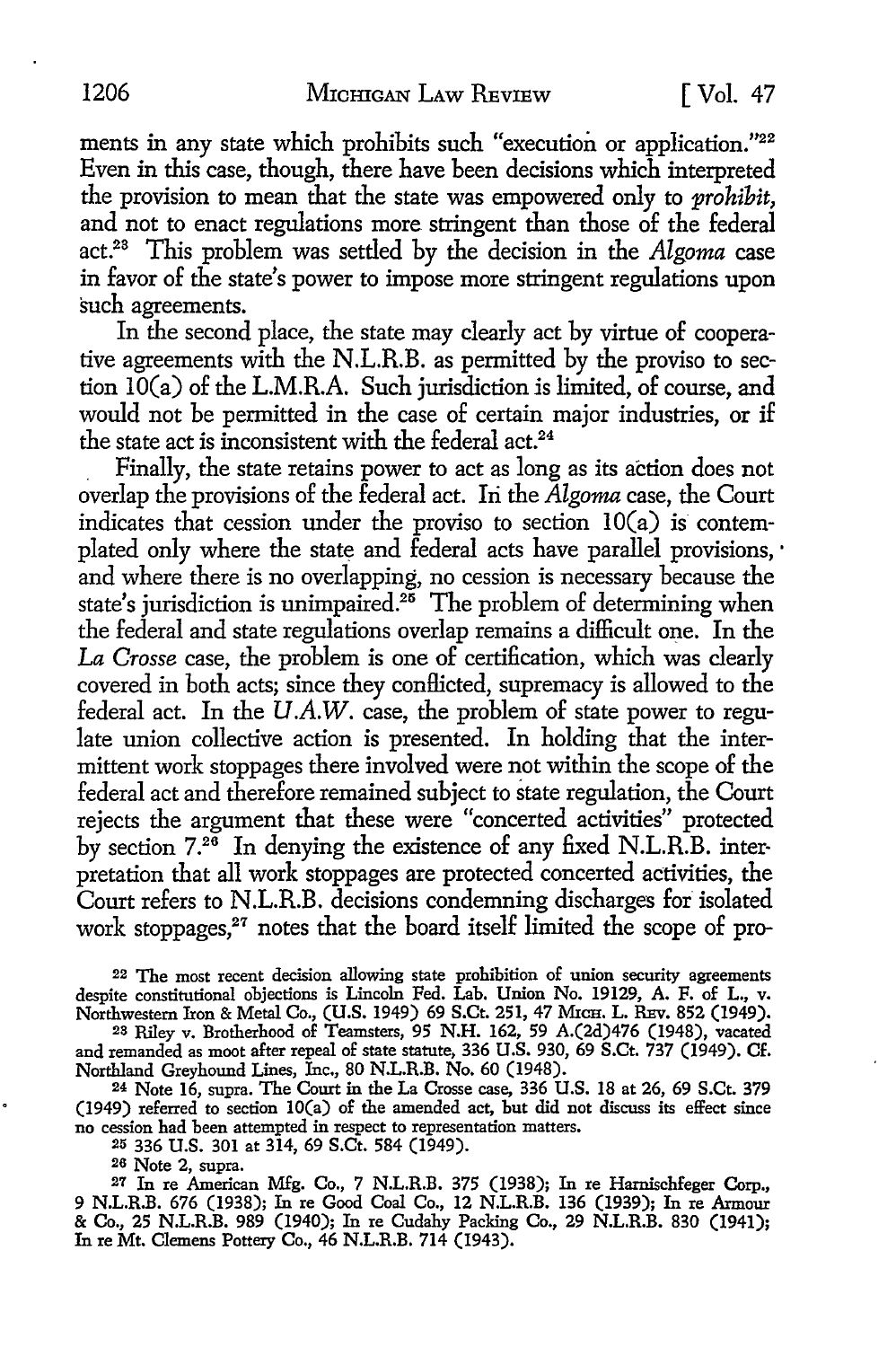tected activities by its language, and distinguishes the case before it on the ground that it involves no discharges "in a context of anti union animus," but only the use of a state procedure provided for that purpose.28 Nor did section 1329 give any greater right *to* strike than that existing under state law, for that section contemplates only a lawful strike, and did not legalize a sit-down strike, a mutiny, a strike in violation of contract, or one creating a national emergency.30 The Court then reasons that if activities such as these intermittent work stoppages are *to* be considered protected by the federal act, the result would be "to legalize beyond the power of any state or federal authorities to control not only the intermittent stoppages such as [were present] here but also the slowdown and perhaps the sit-down strike as well."<sup>31</sup> The dissenting opinions argue that the stoppages in question are included within section 7,<sup>32</sup> and that the present case should fall within the scope of *Hill v. Florida* rather than the *Allen-Bradley* case.33 In its brief on petition for rehearing, the N.L.R.B. argued that even though the activities in question were not within section 7, the N.L.R.B. might still find them unfair practices under sections 8(b)1 or  $8(b)3$ ,<sup>34</sup> and that in any case the question is one which should be decided in the first instance by the N.L.R.B., in order *to* effectuate the national policy of the L.M.R.A.<sup>35</sup> The board urged that the states

28 336 U.S. 245 at 255, 69 S.Ct. 516 (1949). Cf. the discussion of the same cases in the dissent by Justice Murphy. See also the brief of the N.L.R.B. on petition for rehearing, at 22-25.

29 ''Nothing in this Act shall be construed so as to interfere with or impede or diminish in any way the right to strike." 49 Stat. L. 457 (1935) 29 U.S.C. (1946) §163. The L.M.R.A. added, "or to affect the limitations or qualifications on that right." 61 Stat. L. 151 (1947), 29 U.S.C. (Supp. 1948) §163. This addition was not mentioned by the Court.

so N.L.R.B. v. Fansteel Metallurgical Corp., 306 U.S. 240, 59 S.Ct. 490 (1939); Southern S.S. Co. v. N.L.R.B., 316 U.S. 31, 62 S.Ct. 886 (1942); N.L.R.B. v. Sands Mfg. Co., 306 U.S. 332, 59 S.Ct. 508 (1939); United States v. United Mine Workers, 330 U.S. 258, 67 S.Ct. 677 (1947). Congress, in making the addition to section 13 (note 29, supra), apparently had in mind the limitations on strike action imposed by such cases as those cited herein. S. REP. 105, 80th Cong., 1st sess., p. 28 (1947).

81 336 U.S. 245 at 264, 69 S.Ct. 516 (1949). It is not clear how much importance the Court attaches to such factors as the lack of notice to the employer. In the N.L.R.B. brief on petition for rehearing at p. 24, it is argued that notice is not essential to protection under the act. It is interesting to note that the union continued a policy of intermittent stoppages after those considered in the present case, but prior to each stoppage gave notice to the employer of the planned stoppage, that it was designed to enforce specified demands, and that the employees would return to work at a specffied time whether or not the demands were granted.

s2 336 U.S. 245 at 266, 69 S. Ct. 516 (1949).

38 Notes 11 and 12, supra.

84 Brief, at pp. 30-32. Section 8(b)I prohibits union restraint of non-participating employees; section 8(b)3 provides that it is an unfair labor practice for the union to refuse to bargain collectively.

85 Brief, at pp. 32 et seq.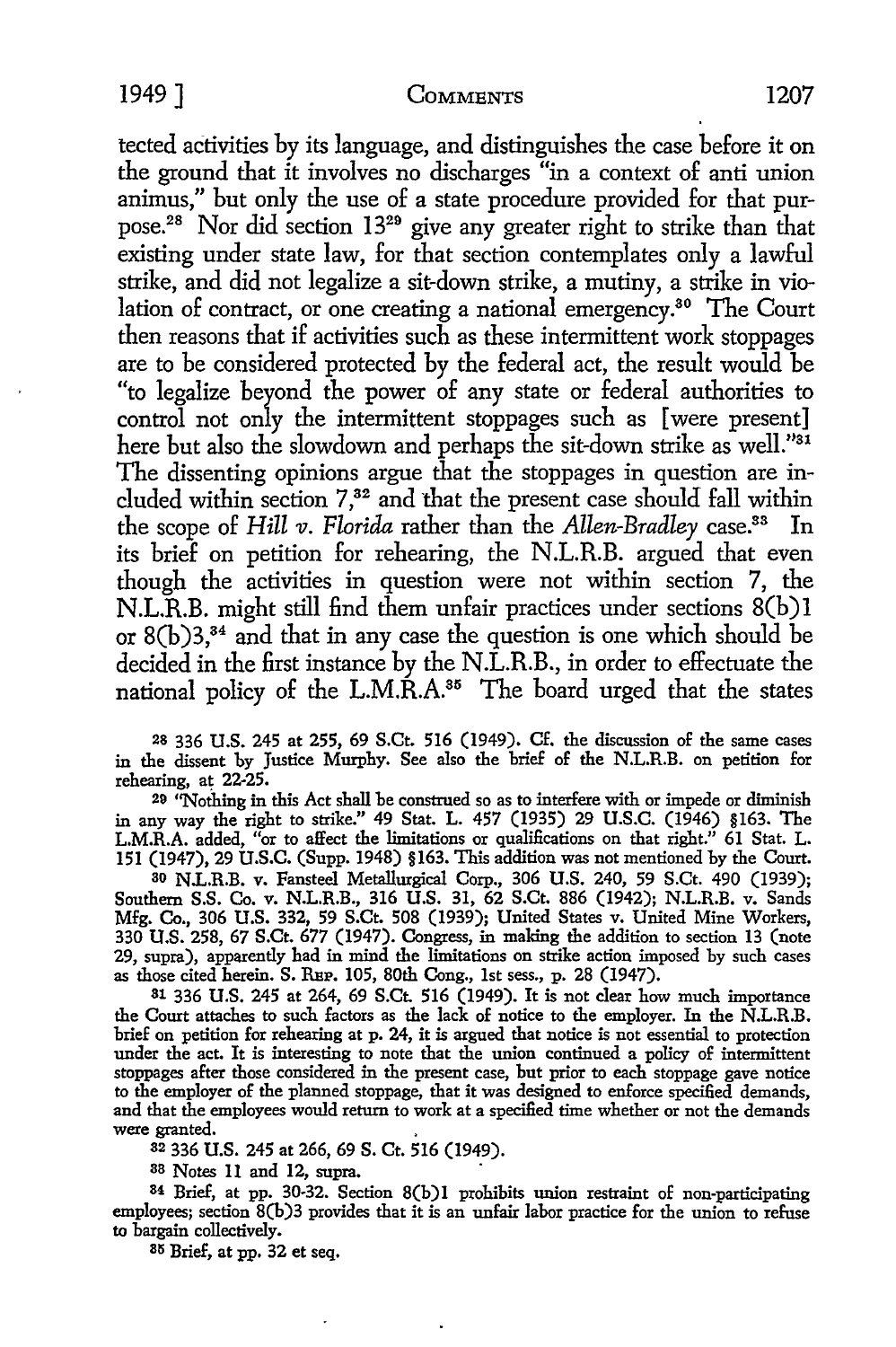should be free *to* deal with problems arising from labor disputes in interstate commerce only on grounds independent of labor relations policy, and thus would distinguish such cases as *Allen-Bradley* and *Fansteel* from the *U.A.W.* case, on the ground that the latter did not involve the type ·of illegality, subject *to* state police power apart from local labor policy, which was present in the former group of cases.<sup>36</sup> Rehearing was denied by the Supreme Court, however.<sup>37</sup>

In the *Algoma* case, the Court is faced with the problem of state power over union security agreements. It was argued that since section 8(3) of the N.L.R.A. provided that an employer shall not be precluded by any provision of the act from making a closed shop agreement with the proper representative, such agreements were beyond the power of the state *to* regulate. The Court refers *to* the legislative history of the N.L.R.A. *to* show that the purpose of the provision was only *to* disclaim a national policy hostile *to* the closed shop, leaving the states free *to* regulate such agreements. Under the L.M.R.A., federal regulation of union security was increased, but the express provisions of section 14(b) serve to forestall any inference that Congress intended the federal policy *to* be exclusive. Apparently, however, the Court would allow state regulation of union security even without the aid of 14(b), on the ground that sections  $8(a)3$  and  $10(a)$  of the L.M.R.A. had not exclusively occupied the field, and it was therefore left open *to* the states *to* impose more stringent regulations than those of the national act.<sup>88</sup>

Although the relative scope of federal and state authority in the field of labor relations remains far from settled, the cases seems *to* indicate some general principles which will guide the Court in dealing with a particular case, where the employment relation is within the broad scope of the commerce power. It is clear that the state may not impose a policy inconsistent with national policy, or the N.L.R.B.'s interpretation of the national policy. The *Bethlehem* and *La Crosse*  cases make it clear that state action may be inconsistent with national policy, and therefore invalid, although the N.L.R.B. has not yet acted in the particular case. On the other hand, it is equally clear that the states may exercise their police powers to prevent violence and protect the public safety. Within these broad limits, Congress has in some instances indicated an intent *to* leave the field open for state action.

as Brief, at pp. 48-53. 87 (U.S. 1949) 69 S.Ct. 935. 88 336 U.S. 301 at 314, 69 S.Ct. 584 (1949).